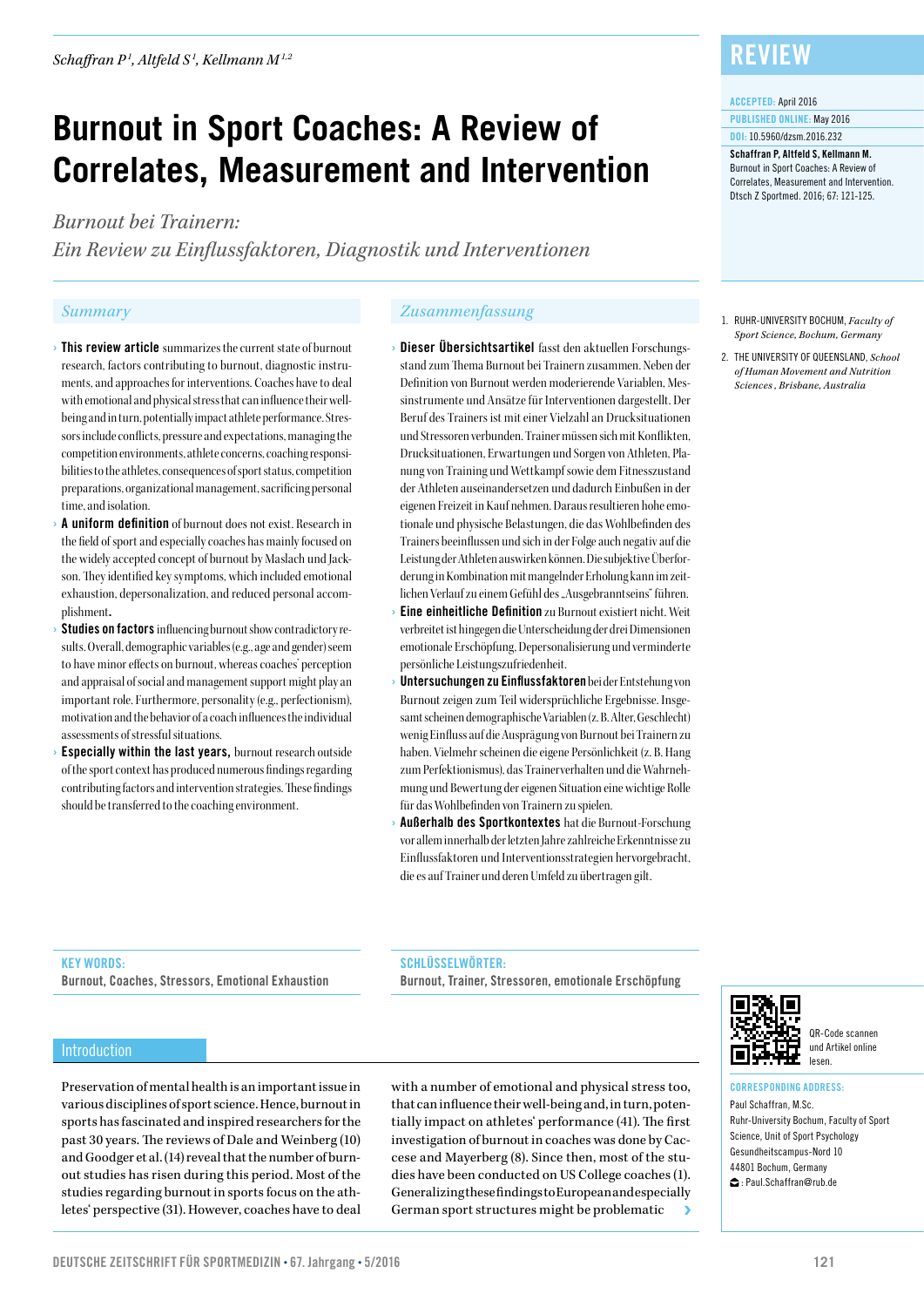## RE<sup>v</sup>

because of the different sport systems (1, 14, 17). At present, there are only four published studies focused on burnout in German coaches (2, 4, 5, 48) and further six studies focused in the European context (13, 17, 22, 32, 34, 39) over the last fifteen years.

Coaches have to deal with several stressors. Olusoga and colleagues proclaimed conflicts, pressure and expectations, managing the competition environments, athlete concerns, coaching responsibilities to the athletes, consequences of sport status, competition preparations, organizational managements, sacrificing personal time, and isolation as the main stressors of a professional coach (38). In addition, coaches have long, irregular working hours and undertake extensive travel (5, 32). This review aims to provide an overview of the current state of burnout research in coaches, factors contributing to burnout, diagnostic instruments, and approaches for interventions.

#### Definition of Burnout

Research on sports and especially on coaches has been mostly based on the widely accepted concept of burnout by Maslach and Jackson (4, 5, 8, 18, 35, 41). Key identified symptoms include emotional exhaustion, depersonalization, and reduced personal accomplishment (35). Emotional exhaustion is the central quality of burnout and the most obvious manifestation of this complex syndrome (36). Moreover, it is the most widely reported and the most thoroughly analyzed aspect. Emotional exhaustion relates to the stress part of burnout and describes the exhaustion as a consequence of prolonged work-life stress. A second symptom, depersonalization, focuses on how the individual puts distance between oneself and others and produces a personal disconnection (36). It can be viewed as an avoidance strategy to make demands more manageable (33). A reduced personal accomplishment is accompanied by inefficacy. In work situations with very high demands resulting in exhaustion or cynicism (depersonalization) impedes a sense of accomplishment (36).

In recent years, there have been further advances of conceptual thinking towards burnout in coaches including a metamodel by Fletcher and Fletcher (11) and a bio-psychological perspective of stress and recovery by Kellmann (26). The metamodel of Fletcher and Fletcher (11) is based on the assumption of an individual appraisal to external stressors. The external stressors lead to positive or negative reactions depending on process of perception, evaluation and coping (1). Furthermore, this specific process is influenced by situational and personal variables. The recovery-stress model of Kellmann (26) suggest that burnout is the eventual result of chronic exposure to stress and insufficient recovery. Consequently, in this case burnout is defined as a state of maximum need of recovery, whereas a balance of stress and recovery characterize an optimum state (20).

#### Correlates of Burnout

In this section individual and situational factors contributing to burnout will be discussed. In the authors' view, individual factors include demographics, personality, and cognitive appraisal variables, whereas situational factors describe organizational and environmental variables.

#### **Individual Factors**

#### **Age**

Several studies have investigated the impact of coaches' age and job-experience on burnout. Older and more experienced coaches coped more efficiently with stress and had advantages in terms of self-regulation compared to their younger colleagues (13, 40, 41). It seems that older coaches might be buffered by their experiences and developed coping strategies. However, these results warrant some caution. Kallus and colleagues (21) suggested that older coaches might have given up their job due to increased emotional exhaustion and accordingly did not participate in the investigations. In addition, coaches who are experiencing burnout might not agree to participate in research for personal reasons.

#### **Job Experience**

Furthermore, a study with Lithuanian coaches examined the influence of job experience on burnout (34). They compared two cohorts of coaches: Those with more and those with less than ten years of coaching experience. The results indicated higher values in the Maslach Burnout Inventory (MBI; (35)) for coaches who worked more than ten years in their jobs. The authors trace the increased exhaustion scores back to duration and intensity of coaching. An additional factor could be an increased failure during the season (13).

#### **Gender**

Caccese and Mayerberg were one of the first researchers investigating the impact of sex differences on burnout (8). In their study with 231 college coaches, they found that female coaches had higher scores in emotional exhaustion compared to their male colleagues. In the authors' explanation it was proposed that female coaches were more under pressure to compete with male coaches for employment and had to deal with more financial insecurity. These results are supported by other studies with college coaches (24, 25, 40, 51). In contrast, no gender differences for coaches in relation to burnout have been found in European studies (4, 13, 34). Therefore, female coaches in the North American college system might be faced with greater challenges compared to their European colleagues. Further studies are necessary to examine potential contextual differences.

In a study with Swedish elite soccer coaches, Hjälm and colleagues investigated the influence of coaching male and female teams (17). They revealed that coaches of female teams reported higher scores of emotional exhaustion and depersonalization. The authors explained these findings by a lower level of institutional support and funding for female teams.

#### **Motivation**

Several researchers have investigated the influence of varying forms of motivation on burnout. A research with elite swimmers investigated the influence of variability in motivation on athletes' burnout susceptibility (30). The results showed that athletes with less intrinsic motivation suffered from higher burnout scores. This finding was supported by Ryska who found that coaches emphasizing the pursuit of prestige (e.g., winning, rewards) showed higher burnout scores in contrast to coaches having the goal to develop athletic skill (personal improvement) (46). So extrinsic motivated coaches with pressure to succeed may risk athletes' physical health (e.g., injury), potentially resulting in team conflict and stress (1). Furthermore, Bentzen, Lemyre, and Kenttä utilize the self-determination theory to better understand the motivational process leading to burnout (7). One of the conclusions is that long lasting amotivation lead to burnout.

#### **Coaching Behavior and Personality**

In a study with female college softball and basketball teams the relationship of burnout, coaches behavior, and the effect on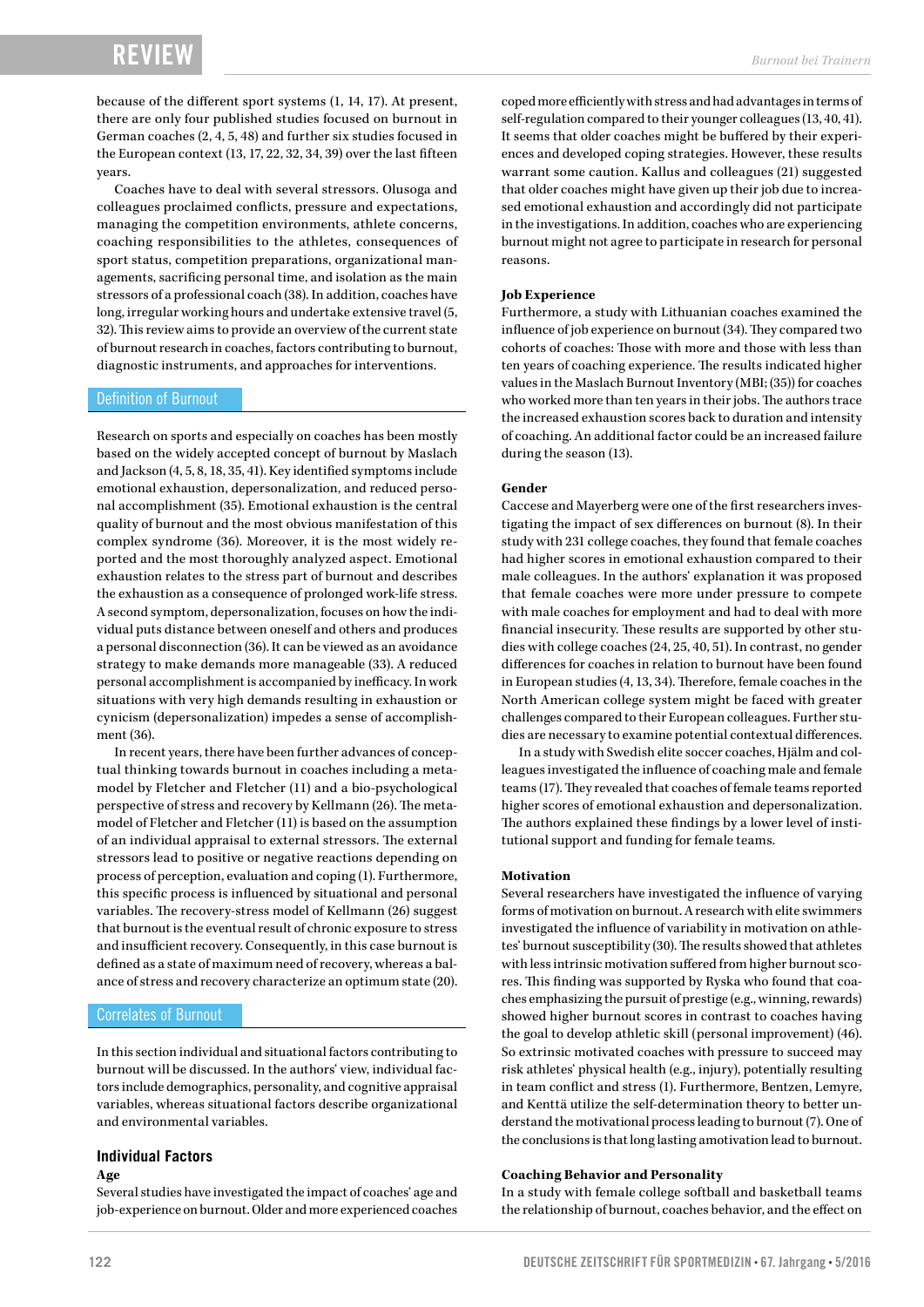athletes were investigated (50). Coaches with increased burnout values, (a) praised less in training and competition and (b) showed less empathy towards their athletes. Furthermore, the authors found a correlation between burnout and the leadership of a coach. Hence, coaches with increased burnout scores tend to use an autocratic style of leadership. Whereas a study with soccer coaches of high school teams revealed that the coaches with increased burnout scores tended to make decisions within the team (41). Both studies revealed an interaction between burnout and coach behavior; whereas, Harris and Ostrow could not find any connection between leadership and burnout (15). These equivocal results suggest that further research is warranted to deepen and to clarify our understanding.

Another contributing factor in the development of burnout might be the personal trait profile of a coach. Tashman, Tenenbaum, and Eklund revealed a positive correlation between, maladaptive perfectionism and burnout (49). However, the measure has been questioned. Altfeld and Kellmann criticize an insufficient item structure of the Perfectionism Inventory and advocate a specific measurement instrument for research with coaches (1, 16).

#### **Success, Dissatisfaction, Entrapment, and Loss of Meaning**

Fletcher and Fletcher consider that the perception and appraisal of the current situation might influence the coaches' wellbeing and stress experience (11). This assumption was supported by a study of Altfeld and Kellmann with German coaches (4). Their findings suggest that "the individual perception of the current coaching job might have more influence in coaches´ emotional exhaustion than context-related variables" (p. 649). Furthermore, a perceived feeling of success was associated with a sense of well-being (5); whereas, feelings of dissatisfaction and entrapment were identified as risk factors of burnout (42, 43, 51). Maslach and Jackson (35) found a relationship between the loss of meaning for people in the current job and the burnout dimension of reduced personal accomplishment. However, the finding was not supported by research on German coaches where no relationship was found (5).

#### **Social Support, Fairness, and Commitment**

Numerous studies highlight the buffering qualities of social support by family, friends, and colleagues to protect against burnout (19, 23, 25). Coaches falling back on a supportive social network cope better with stress and perceive stressful situations as less demanding (1). In contrast, conflicts in the family environment can have a negative impact on burnout (37). In addition to the social environment, the support of the club's management can have a positive impact on the level of burnout (13, 51). It was shown that coaches who are intrinsically motivated and who are highly committed to coaching, reported lower emotional exhaustion (42, 43). Outside of the sport context it was found that employees who perceived their supervisors as being fair and supportive are less susceptible to burnout (28).

#### **Situational Factors**

#### **Sport**

In interaction with individual factors, situation circumstances such as organizational or environmental challenges play a role, too. Therefore, the differences in the type of sport and level of burnout was investigated in a study with Greek coaches (22). It became apparent that in comparison to volleyball and track and field coaches, basketball coaches had increased levels of emotional exhaustion and depersonalization. The differences were explained by a higher social standing and the popularity of basketball compared to other sports. This assessment was supported by an earlier study in US college sports, where coaches of popular team sports (e.g., football, basketball) had higher burnout scores, compared to coaches in less popular individual sports (18). In contrast, in a current study on German coaches the authors reported no differences in the burnout characteristics of coaches in track and field, soccer, handball, basketball, and tennis (4).

#### **Form of Employment**

Another potential variable is the effect of employment status (part or full-time) on coaches' burnout. Several studies revealed higher emotional exhaustion in full-time compared to halftime coaches (4, 21, 43). According to Kallus and colleagues, half-time coaches possess better coping strategies and have to deal with less pressure (21). Furthermore, job insecurity, the pressure to win, missing alternative job opportunities, and perceived external pressures might be critical stressors, which distinguish full-time from part-time coaches (32, 38). Moreover, the results of Altfeld and Kellmann indicate higher values in emotional exhaustion and lower sense of well-being for coaches without job alternatives (4).

#### **Performance Level**

If full-time coaches have to deal with higher stress and burnout symptoms compared to half-time coaches, then coaches in higher leagues might also be vulnerable to higher stress and burnout compared with their colleagues in lower performance level leagues (21, 43). The thesis was refuted by studies with college tennis coaches (24) and German coaches of different sports (4), that found no differences in the level of performance.

#### **Measurement**

The assessment of burnout is usually realized by self-report questionnaires (1). The overwhelming majority of the reviewed studies used the MBI (35). The MBI is used in about 90% of clinical studies and is considered as the 'gold standard' for measuring burnout (47). The original questionnaire includes 22 items divided into the three scales emotional exhaustion, depersonalization, and personal accomplishment. Pursuant to the MBI, high values in emotional exhaustion and depersonalization and low values in personal accomplishment indicate a high risk of burnout (35). However, several authors criticize the item structure of the MBI relating to coaches (9, 20, 29). Consequently, coach specific versions of the MBI have been developed (3, 9, 17).

In a Greek study the Coach Burnout Questionnaire (15), as an adaptation of the Athletic Burnout Questionnaire (45) was used (34). The CBQ depends on the same three dimensions of burnout as the MBI (45). However, up to now the CBQ is rarely used.

In a study with 123 German coaches, Altfeld and Kellmann compared the MBI and the CBQ with regard to their suitability to detect burnout (3). They favored the MBI because of superior indices of construct validity and more frequent use in international research. In a comparable study among 604 Swedish coaches, the same questionnaires were explored, in which the authors reached a different conclusion (33). They promoted the use of CBQ since it covers important aspects of burnout in a sporting context that the MBI does not cover (33).

A further approach in the measurement of burnout arises from the recovery-stress model by Kellmann (26). By using the Recovery-Stress Questionnaire for Coaches, the level of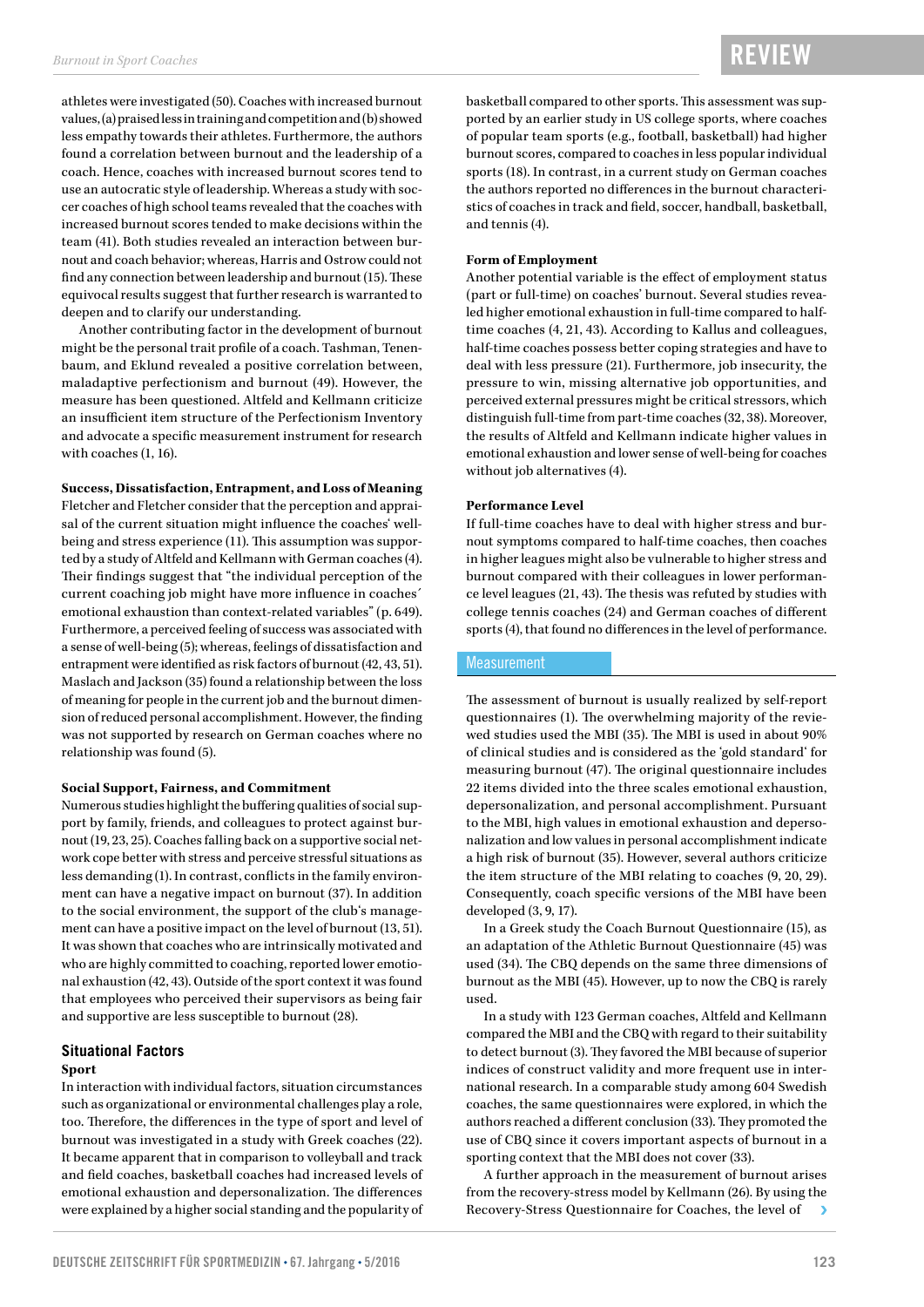stress and recovery over the last week is assessed (27). The relationship of stress and recovery permits conclusions regarding risk factors contributing to burnout (21).

#### Implications for Intervention

Research on burnout often focused on finding effective interventions. Awa, Plaumann, and Walter compared 25 primary intervention studies in their review of intervention programs in a workplace environment (6). The comparison covered person-directed interventions, organization-directed interventions, and combinations of both intervention types. They concluded that the combination intervention induced the most positive and long lasting effects.

Unfortunately, intervention programs as they are known from the workplace research do not exist with regard to coaches, but recommendations for coaches lead in a similar direction. Individual-oriented approaches might deal with strategies which improve coaches' stress resistance and help them tolerate strains during the season. These strategies should include time management skills, relaxation, conflict management, social skills, and coping strategies (5). The use of these strategies has resulted in a reduction of emotional exhaustion in workplace contexts (36). Organization-oriented approaches might focus on improving the management-coach relationship (44). To support coaches and to create a positive and trustful environment (e.g., clarification of role expectations and goal setting) club management should be skilled in leadership and communication (5).

#### Concluding Remarks

The main goal of the present review was to summarize factors contributing to burnout in coaches. Demographic variables (e.g., age and gender) seem to have minor effects on burnout, whereas coaches' perception of social and management support might play an important role. Furthermore, personality, motivation, and the behavior of a coach influence the individual assessments of stressful situations. In addition to the relevant factors that are examined in the current review, there may be more factors that influence and contribute to burnout among sport coaches (e.g., autonomy support, fairness). For this reason, findings from other research areas (e.g., areas of worklife) should be transferred to the sport context (36). Frank, Nixdorf, and Beckmann call for more theory driven hypotheses, to gain scientific evidence about these topics (12). In this case, a diathesis-stress-model could help to explain why some coaches are more vulnerable to burnout than others.

Most of the reviewed studies used cross-sectional analysis. However, as burnout is described as a slow and gradual process, which can take several months or even years, longitudinal examinations might provide greater insights into the development of burnout during the season.

#### Funding

The theoretical deliberations of this article have been compiled within the framework of the project "Mental health in coaches diagnostics and intervention [grant number ZMVI1-071003/15- 17", initiated and funded by the German Federal Institute of Sport Science.

#### References

- (1) ALTFELD S, KELLMANN M. Burnout of coaches. In: Doolittle B, ed. Psychology of burnout: New research. Hauppauge, NY: Nova Science Publishers; 2013: 193-210.
- (2) ALTFELD S, KELLMANN M. Analyse der Beanspruchungs- und Erholungsbilanz deutscher Trainer. Z Sportpsychol. 2014; 21: 137- 148. doi:10.1026/1612-5010/a000125
- (3) ALTFELD S, KELLMANN M. Erfassung von Burnout bei Trainern: Validität und Reliabilität von drei Burnoutfragebögen. Dtsch Z Sportmed. 2014; 65: 43-49. doi:10.5960/dzsm.2013.106
- (4) ALTFELD S, KELLMANN M. Are German coaches highly exhausted? A study of differences in personal and environmental factors in relation to emotional exhaustion. Int J Sports Sci Coaching. 2015; 10: 637-654. doi:10.1260/1747-9541.10.4.637
- (5) ALTFELD S, MALLETT CJ, KELLMANN M. Coaches' burnout, stress, and recovery over a season: A longitudinal study. International Sport Coaching Journal. 2015; 2: 137-151. doi:10.1123/iscj.2014-0113
- (6) AWA WL, PLAUMANN M, WALTER U. Burnout prevention: A review of intervention programs. Patient Educ Couns. 2010; 78: 184-190. doi:10.1016/j.pec.2009.04.008
- (7) BENTZEN M, LEMYRE P, KENTTÄ G. The process of burnout among professional sport coaches through the lens of selfdetermination theory: A qualitative approach. Sports Coaching Review. 2015; 3: 101-116. doi:10.1080/21640629.2015.1035050
- (8) CACCESE T, MAYERBERG C. Gender differences in perceived burnout of college coaches. J Sport Psychol. 1984; 6: 279-288.
- (9) CLAPPER D, HARRIS L. Reliability and validity of an instrument to describe burnout among collegiate athletic trainers. J Athl Train. 2008; 43: 62-69. doi:10.4085/1062-6050-43.1.62
- (10) DALE J, WEINBERG R. Burnout in sport: A review and critique. J Appl Sport Psychol. 1990; 2: 67-83. doi:10.1080/10413209008406421
- (11) FLETCHER D, FLETCHER J. A meta-model of stress, emotions and performance: Conceptual foundations, theoretical frameworks, and research directions. J Sports Sci. 2005; 23: 157-158.
- (12) FRANK R, NIXDORF I, BECKMANN J. Depressionen im Hochleistungssport: Prävalenzen und psychologische Einflüsse. Dtsch Z Sportmed. 2013; 64: 320-326. doi:10.5960/dzsm.2013.088
- (13) GENCAY S, GENCAY O. Burnout among judo coaches in Turkey. J Occup Health. 2011; 53: 365-370. doi:10.1539/joh.10-0064-FS
- (14) GOODGER K, GORELY T, LAVALLEE D, HARWOOD C. Burnout in sport: A systematic review. Sport Psychol. 2007; 21: 127-151.
- (15) HARRIS B, OSTROW A. Coach and athlete burnout: The role of coaches´ decision-making style. In: Bakere SR, ed. Hot topics in sports and athletics. Hauppauge, NY: Nova Science Publishers; 2008: 143-157.
- (16) HILL R, HUELSMAN T, FURR M, KIBLER J, VICENTE B, KENNEDY C. A new measure of perfectionism: The perfectionism inventory. J Pers Assess. 2004; 82: 80-91. doi:10.1207/s15327752jpa8201\_13